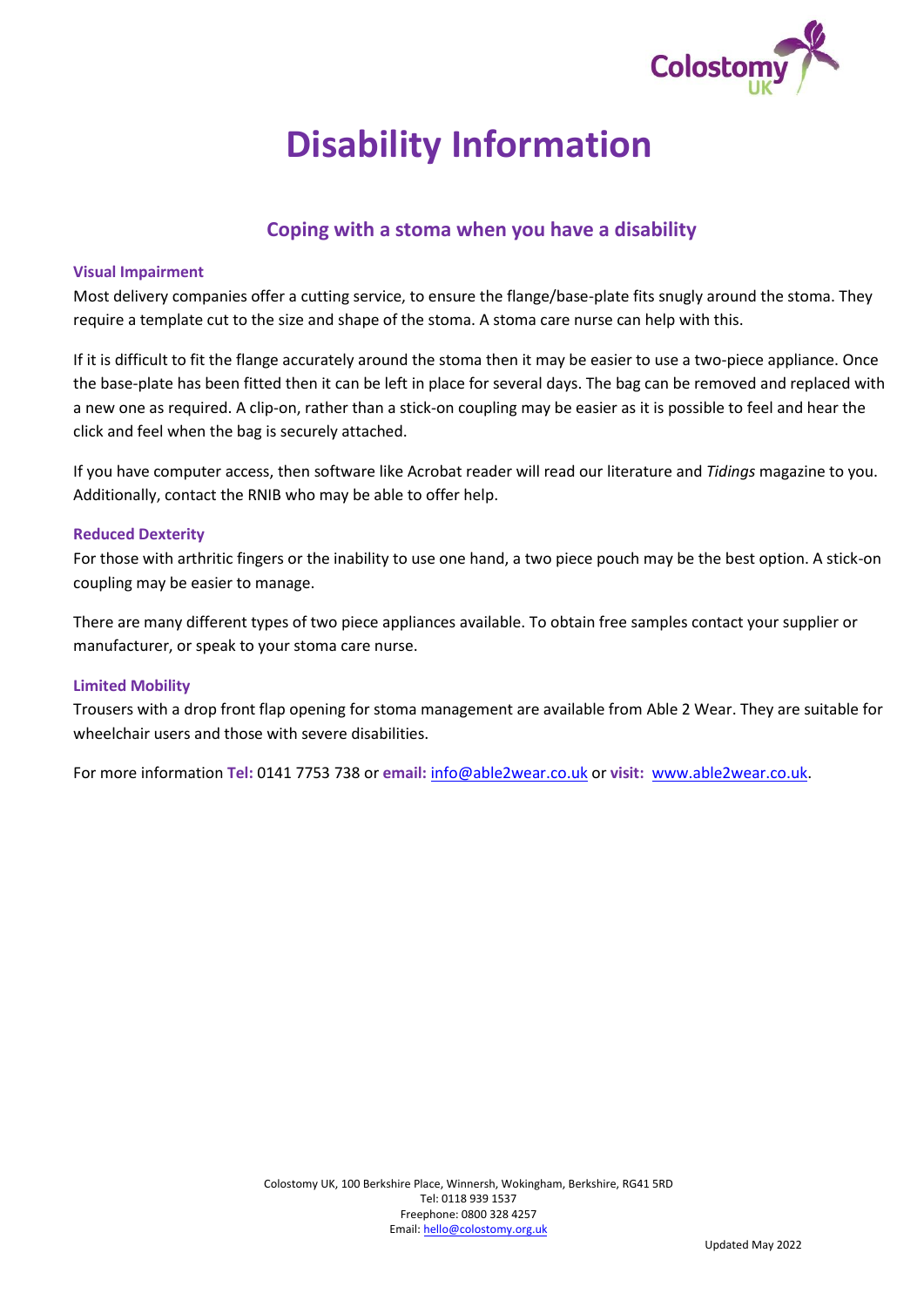

# **Disability Information**

# **Disability Benefits**

## **Employment and Support Allowance**

If you are aged under State Pension age, then you may be eligible. Full details, including how to claim, can be found by **visiting**[: http://www.gov.uk/employment-support-allowance](http://www.gov.uk/employment-support-allowance)

# **Disability Living Allowance (DLA) for Adults**

This is a tax-free benefit for disabled people who need help with mobility or care costs. Full details, including eligibility criteria and how to claim, can be found by **visiting**[: http://www.gov.uk/dla-disability-living-allowance](http://www.gov.uk/dla-disability-living-allowance-benefit)[benefit](http://www.gov.uk/dla-disability-living-allowance-benefit) 

If you're aged 65 or older and haven't received DLA or Personal Independence Payment (PIP) in the last year, then you may be able to claim Attendance Allowance instead. **Further details can be found at**: <https://www.gov.uk/attendance-allowance>

## **WaterSure – Reduced Water and Sewage Bills**

Watersure provides financial assistance to household customers with a water meter who use large quantities of water for essential purposes. Depending on your circumstances you may be eligible. To find out more **visit:** <https://www.unitedutilities.com/services/your-bill/difficulty-paying-your-bill/watersure/>

## **Disabled Facilities Grant**

Local Authorities can award a grant to pay for essential housing adaptations to help people with disabilities stay in their own homes. For more information please contact your **local authority or visit:** [www.disability](http://www.disability-grants.org/disabled-facilities-grant.html)[grants.org/disabled-facilities-grant.html](http://www.disability-grants.org/disabled-facilities-grant.html)

### **VAT Exemption**

Some equipment and products qualify for VAT exemption and suppliers will be able to advise you. They will automatically issue a VAT exemption form to sign when the item is purchased.

# **Disabled Parking Permit (Blue Badge)**

Ostomates do not automatically qualify for a blue badge. Evidence of Limited mobility are the basis of successful applications. To find out further information and also apply **visit:** [www.gov.uk/apply-blue-badge](http://www.gov.uk/apply-blue-badge)

### **Disabled Toilets National Key Scheme and optional photo ID card**

Ostomates are entitled to a key which will open approximately 9,000 locked toilets around the UK. Some local councils will provide this key free or for a small charge. Keys can also be purchased from Disability Rights UK, who also publish the Regional National Key Scheme Guide which lists all the NKS toilets throughout different regions (costs will apply) **Tel:** 020 7250 8181 or **email:** [enquiries@disabilityrights.org](mailto:enquiries@disabilityrights.org) or **visit:** [www.disabilityrightsuk.org.uk](http://www.disabilityrightsuk.org.uk/)

Keys can also be obtained from the Colostomy UK at a cost of £3.50. We also produce an optional photo ID card to prove you are entitled to use accessible toilets. This costs £6.50. Order forms for both can be obtained by calling us on: 0118 939 1537. The forms can also be downloaded by from our **website**.